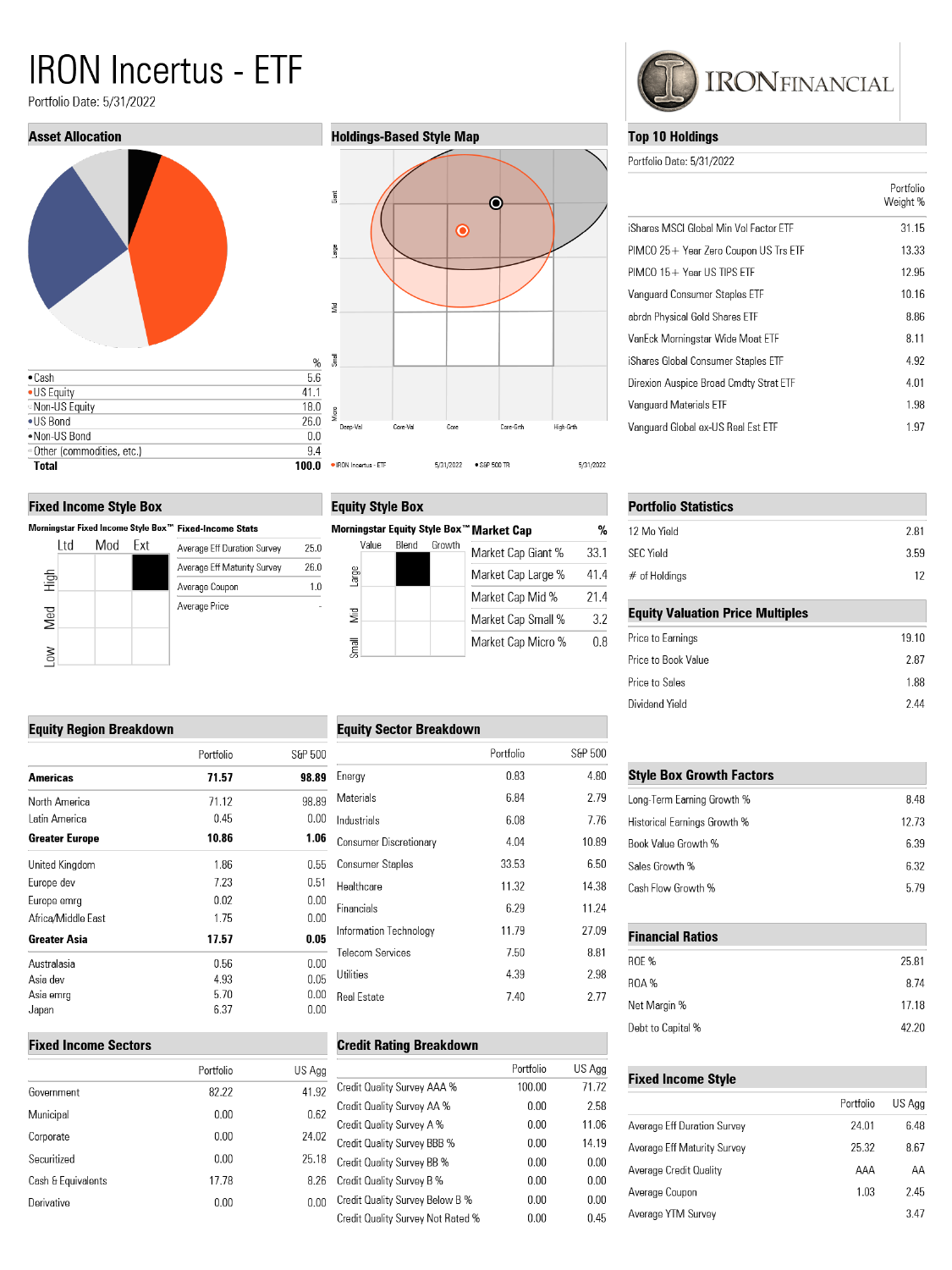#### **Investment Growth**





IRON Incertus - ETF

#### **Trailing Returns**

| Source Data: Net Return         |         |         |            |         |                 |
|---------------------------------|---------|---------|------------|---------|-----------------|
|                                 | M       | 3M      | <b>YTD</b> | Year    | Since Inception |
| <b>IRON</b> Incertus - ETF      | $-2.41$ | $-6.61$ | $-11.19$   | $-5.16$ | 2.37            |
| Morningstar Mod Tgt Risk TR USD | 0.29    | $-5.51$ | $-10.47$   | $-7.42$ | 7.81            |
| S&P 500 TR                      | 0.18    | $-5.16$ | $-12.76$   | $-0.30$ | 18.28           |

#### **Risk Measures**

Time Period: Since Common Inception (6/1/2020) to 5/31/2022 Calculation Benchmark: Morningstar Mod Tgt Risk TR USD

|                                 | Std Dev | Semi<br>Std<br>Dev | Beta | Up<br>Capture<br>Ratio | Down<br>Capture<br>Ratio | Average<br>Drawdown | Max<br>Drawdown | Sharpe<br>Ratio | Sortino<br>Ratio | Irevnor<br>Ratio<br>(arith) | Information<br>Ratio<br>(arith) |
|---------------------------------|---------|--------------------|------|------------------------|--------------------------|---------------------|-----------------|-----------------|------------------|-----------------------------|---------------------------------|
| <b>IRON</b> Incertus - ETF      | 10.44   | 11.32              | 0.88 | 77.74                  | 113.49                   | $-8.48$             | $-11.19$        | 0.26            | 0.39             | 2.51                        | $-0.93$                         |
| Morningstar Mod Tgt Risk TR USD | 10.01   | 10.74              | 0.60 | 53.62                  | 64.82                    | $-6.89$             | $-10.73$        | 0.78            | 1.35             | 12.75                       | $-1.47$                         |
| S&P 500 TR                      | 15.87   | 18.86              | 1.00 | 100.00                 | 100.00                   | $-9.64$             | $-12.92$        | 1.13            | 2.02             | 18.10                       |                                 |

#### **Drawdown**



#### Time Period: Since Common Inception (6/1/2020) to 5/31/2022

## **Risk-Reward**

Time Period: Since Common Inception (6/1/2020) to 5/31/2022

Calculation Benchmark: Morningstar Mod Tgt Risk TR USD

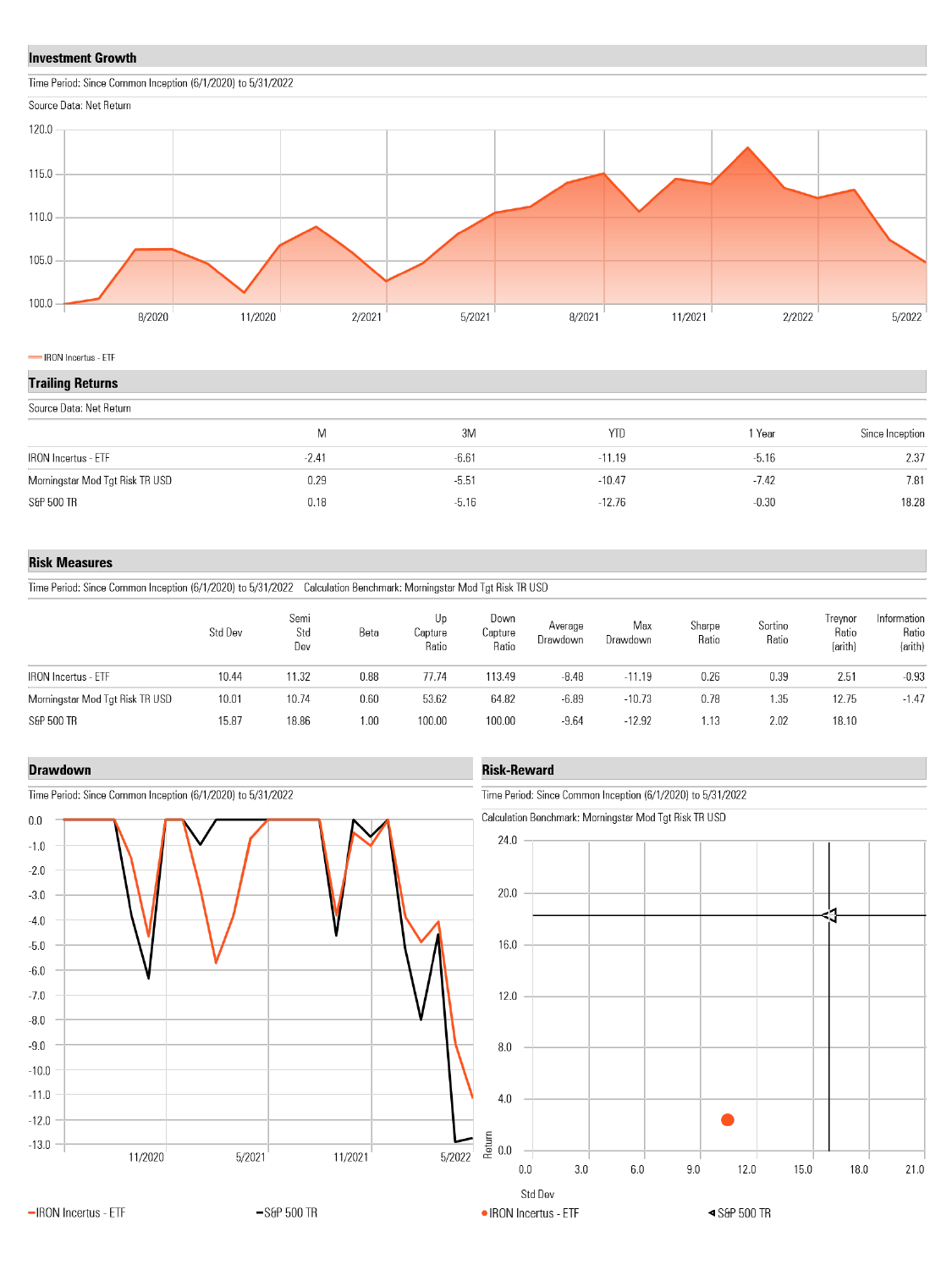| <b>Monthly Returns</b> |         |         |      |         |         |      |      |      |         |                 |         |      |          |
|------------------------|---------|---------|------|---------|---------|------|------|------|---------|-----------------|---------|------|----------|
|                        | Jan     | Feb     | Mar  | Apr     | May     | Jun  | Jul  | Aug  | Sep     | 0 <sub>ct</sub> | Nov     | Dec  | Year     |
| 2022                   | $-3.91$ | $-1.04$ | 0.85 | $-5.11$ | $-2.41$ |      |      |      |         |                 |         |      | $-11.19$ |
| 2021                   | $-2.78$ | $-3.07$ | 2.01 | 3.22    | 2.24    | 0.65 | 2.47 | 0.95 | $-3.84$ | 3.44            | $-0.53$ | 3.65 | 8.34     |
| 2020                   |         |         |      |         |         | 0.64 | 5.61 | 0.03 | . 55    | $-3.19$         | 5.33    | 2.04 |          |



IRON Incertus - ETF

S&P 500 TR

## **Return Distribution**



IRON Incertus - ETF